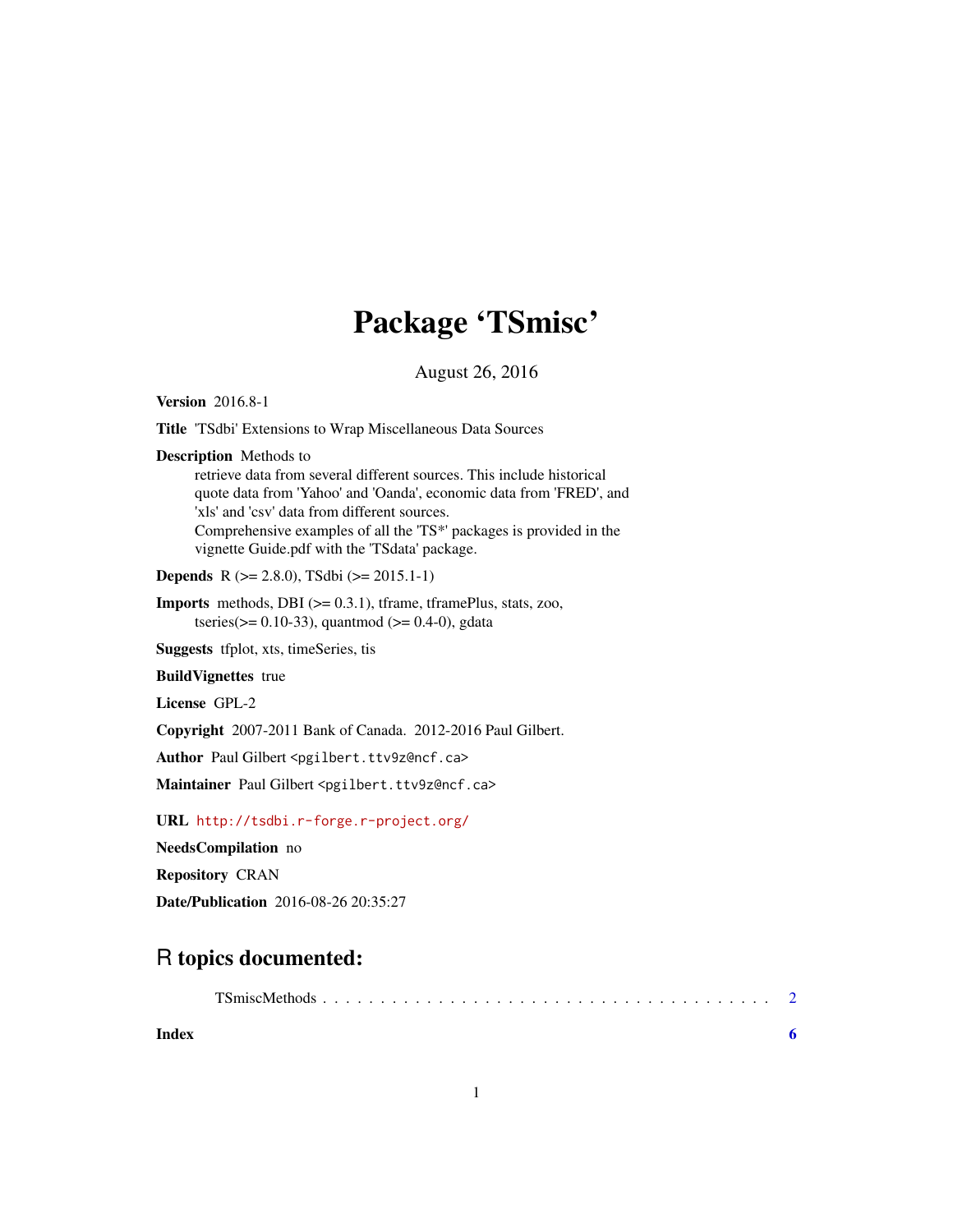<span id="page-1-0"></span>

#### Description

Get a time series (matrix) from a variety of source URLs

#### Usage

```
histQuote(...)
   getSymbol(...)
   xls(...)zip(...)## S4 method for signature 'histQuoteConnection,missing'
TSconnect(q, dbname, ...)
   ## S4 method for signature 'character,TShistQuoteConnection'
TSget(
serIDs, con, TSrepresentation = options()$TSrepresentation,
tf = NULL, start = tfstart(tf), end = tfend(tf), names=serIDs,
quote = "Close", quiet = TRUE, repeat.try=3, ...)
    ## S4 method for signature 'character,TShistQuoteConnection'
TSdates(
serIDs, con, vintage=NULL, panel=NULL, ... )
    ## S4 method for signature 'character,TShistQuoteConnection'
TSdescription(x, con, ... )
    ## S4 method for signature 'character,TShistQuoteConnection'
TSdoc(x, con, ... )## S4 method for signature 'character,TShistQuoteConnection'
TSlabel(x, con, ... )
    ## S4 method for signature 'character,TShistQuoteConnection'
TSsource(x, con, ... )
    ## S4 method for signature 'getSymbolConnection, missing'
TSconnect(
q, dbname, \ldots)## S4 method for signature 'character,TSgetSymbolConnection'
TSget(
serIDs, con, TSrepresentation = options()$TSrepresentation,
tf = NULL, start = tfstart(tf), end = tfend(tf), names=serIDs,
quote = NULL, quiet = TRUE, repeat.try=3, ...)
    ## S4 method for signature 'character,TSgetSymbolConnection'
TSdates(
serIDs, con, vintage=NULL, panel=NULL, ... )
    ## S4 method for signature 'character, TSgetSymbolConnection'
TSdescription(x, con, ... )
```
## S4 method for signature 'character, TSgetSymbolConnection'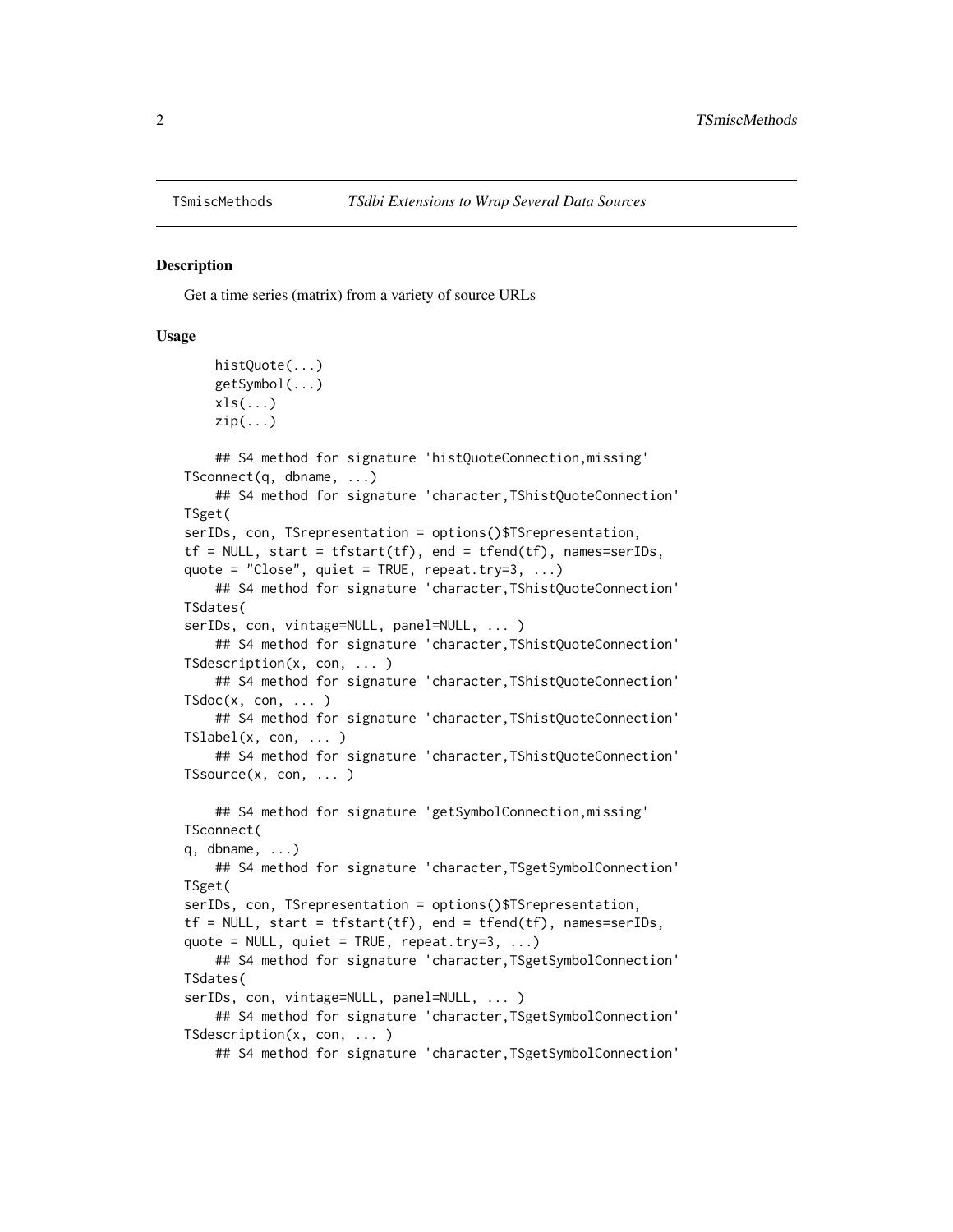#### TSmiscMethods 3

```
TSdoc(x, con, ... )## S4 method for signature 'character, TSgetSymbolConnection'
TSlabel(x, con, ... )
    ## S4 method for signature 'character, TSgetSymbolConnection'
TSsource(x, con, ... )
    ## S4 method for signature 'xlsConnection,missing'
TSconnect(q, dbname,
      map=list(ids, data, dates, names=NULL, description=NULL, sheet=1,
         tsrepresentation = function(data,dates){
                      zoo::zoo(data, as.Date(dates))}), ...)
    ## S4 method for signature 'character,TSxlsConnection'
TSget(
serIDs, con, TSrepresentation = options()$TSrepresentation,
tf = NULL, start = tfstart(tf), end = tfend(tf), names=serIDs, ...)
    ## S4 method for signature 'character,TSxlsConnection'
TSdates(
serIDs, con, vintage=NULL, panel=NULL, ... )
    ## S4 method for signature 'character, TSxlsConnection'
TSdescription(x, con, ... )
    ## S4 method for signature 'character,TSxlsConnection'
TSdoc(x, con, ... )## S4 method for signature 'character,TSxlsConnection'
TSlabel(x, con, ... )
    ## S4 method for signature 'character,TSxlsConnection'
TSsource(x, con, ... )
    ## S4 method for signature 'zipConnection,missing'
TSconnect(q, dbname,
                suffix=c("Open","High","Low","Close","Volume","OI"), ...)
    ## S4 method for signature 'character,TSzipConnection'
TSget(
serIDs, con, TSrepresentation=options()$TSrepresentation,
       tf=NULL, start=tfstart(tf), end=tfend(tf),
        names=NULL, quote=con@suffix, ...)
    ## S4 method for signature 'character, TSzipConnection'
TSdates(
serIDs, con, vintage=NULL, panel=NULL, ... )
    ## S4 method for signature 'character,TSzipConnection'
TSdescription(x, con, ... )
    ## S4 method for signature 'character,TSzipConnection'
TSdoc(x, con, ... )## S4 method for signature 'character,TSzipConnection'
TShabel(x, con, ... )## S4 method for signature 'character,TSzipConnection'
TSsource(x, con, ... )
```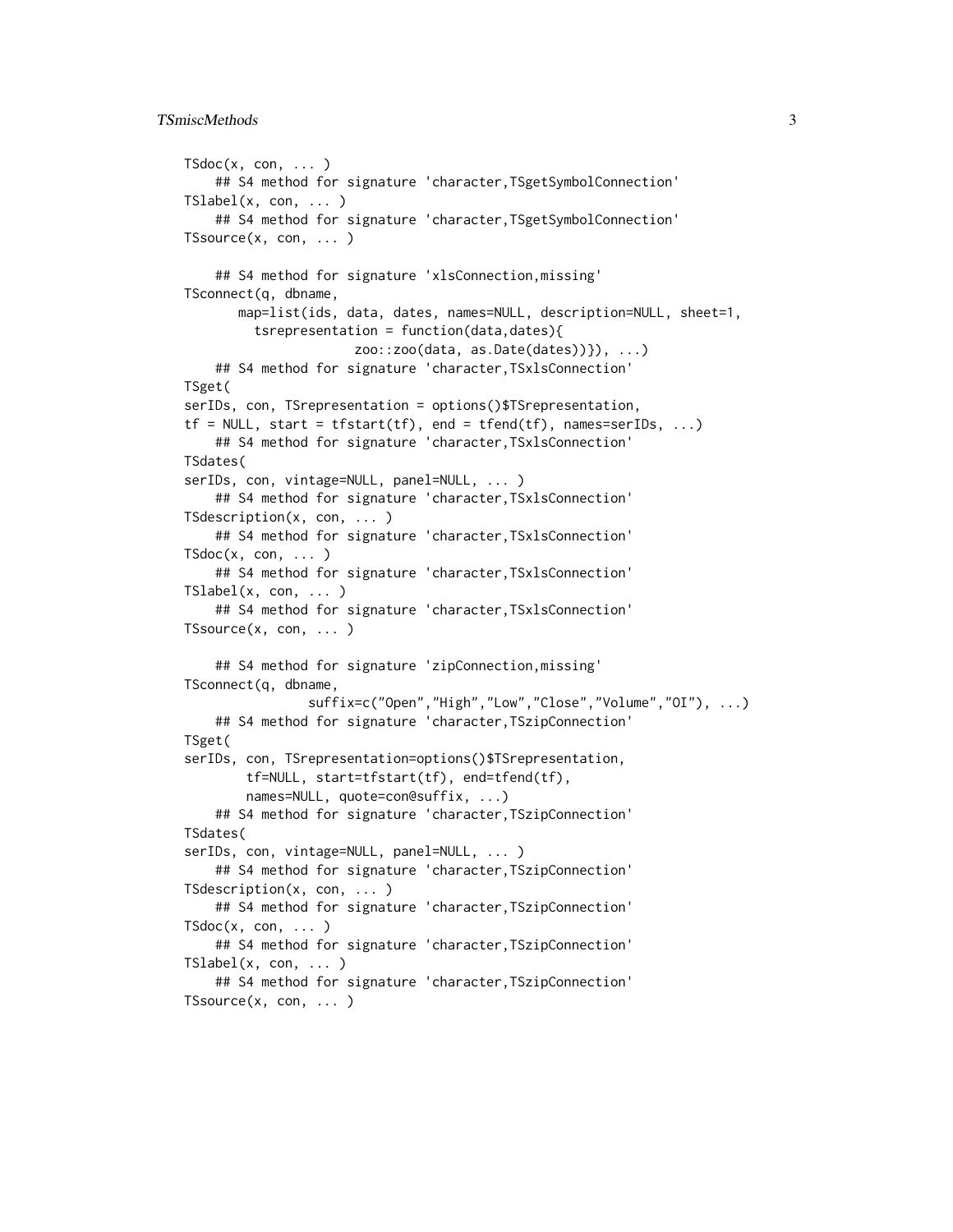#### Arguments

| q                | a string indicating a query interface to use, or a database connection object.                                                                                                         |
|------------------|----------------------------------------------------------------------------------------------------------------------------------------------------------------------------------------|
| dbname           | a string indicating a database or omitted if q ia a connection object.                                                                                                                 |
| con              | a database connection object.                                                                                                                                                          |
| serIDs           | identifiers for series on the database.                                                                                                                                                |
| vintage          | character string indicating vintage of the series on the database (not supported<br>by this database).                                                                                 |
| panel            | character string indicating panel of the series on the database (not supported by<br>this database).                                                                                   |
| X                | time series data(TSput), or identifiers for series on the database (TSdoc and<br>TS description).                                                                                      |
| names            | optional character vector to use for series names in the R object.                                                                                                                     |
| tf               | time frame for trimming data, passed to tfwindow.                                                                                                                                      |
| start            | time frame for trimming data, passed to tfwindow.                                                                                                                                      |
| end              | time frame for trimming data, passed to tfwindow.                                                                                                                                      |
| TSrepresentation |                                                                                                                                                                                        |
|                  | time representation for returned series. (See TSget in package TSdbi.)                                                                                                                 |
| quote            | reference time (e.g. "Close") passed to get.hist.quote. For zip method, a<br>vector of strings, as in suffix, indicating series that should be returned in the<br>result(see Details). |
| quiet            | logical to suppress progress report, passed to get. hist.quote.                                                                                                                        |
| repeat.try       | integer number of times to attempt retrieval before giving up.                                                                                                                         |
| sheet            | optional integer to indicate the sheet of the workbook to use default=1).                                                                                                              |
| map              | A list with elements indicating the location of data, serIDs, dates, and optional<br>metadata (see Details).                                                                           |
| suffix           | A vector of strings indicating names of the columns if the zipped file has more<br>than one series (see Details).                                                                      |
| $\cdots$         | Arguments passed to other methods, or by histQuote to get.hist.quote.                                                                                                                  |

#### Details

These functions interface to a stock quote URL using get.hist.quote from the tseries package. Only URLs "yahoo" and "oanda" are supported. TShistQuote is a wrapper to get.hist.quote. No extra functionality is provided, only an interface that is consistent with TSdbi. The TSdbi function argument dbname is mapped to get.hist.quote argument provider, and serId to instrument. Argument quote (ignored for provider 'oanda') is set to "Close" by default, but can be specified. get.hist.quote argument retclass is replaced by TSdbi argument TSrepresentation. (See TSget in TSdbi for more details on how this works.)

TShistQuote does not support writing data to the source URL.

The classes histQuoteDriver and TShistQuoteConnection extend classes DBIDriver and DBIConnection in the DBI package.

See the package vignette for additional examples.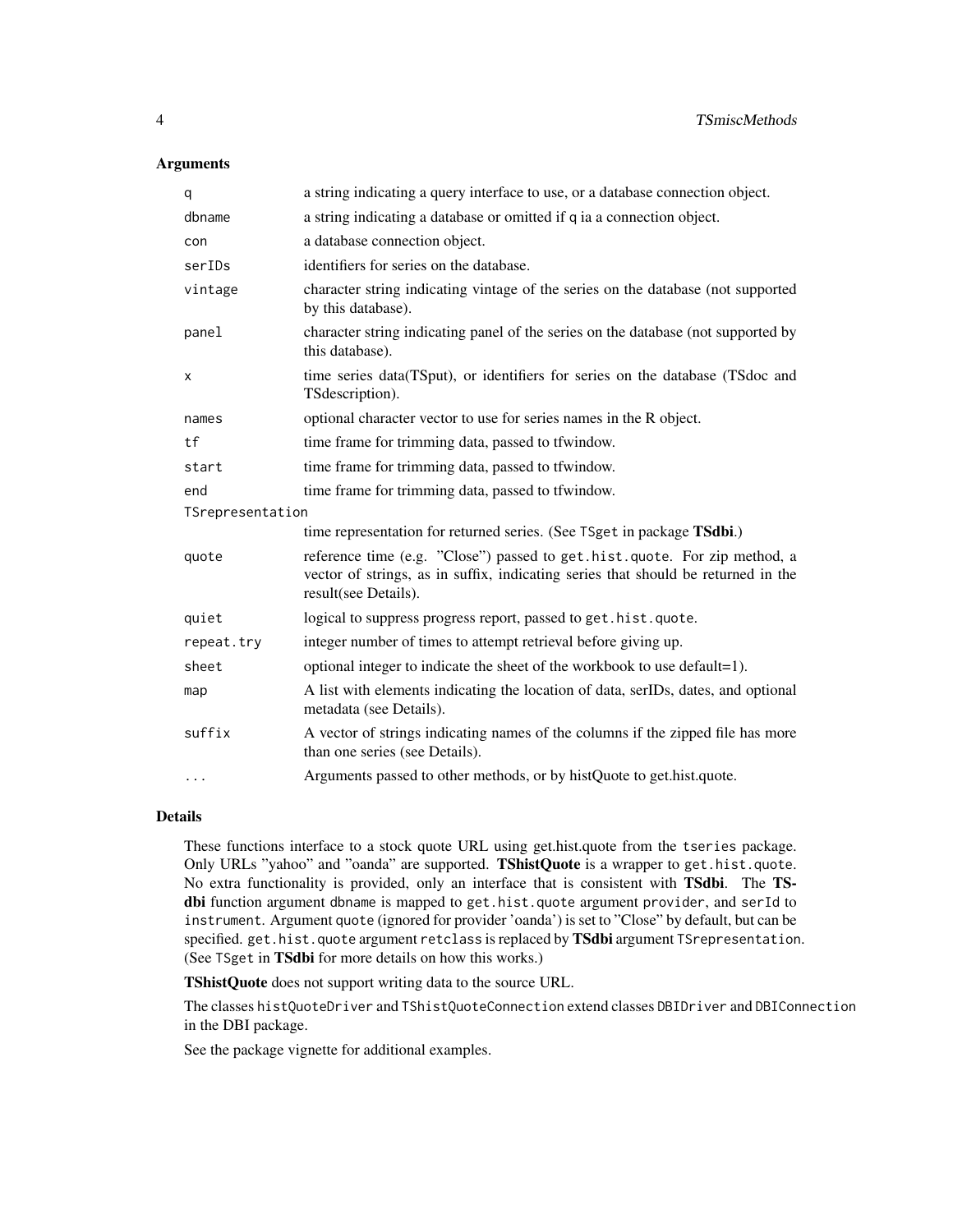#### <span id="page-4-0"></span>TSmiscMethods 5

#### Value

Depends.

#### See Also

[TSconnect](#page-0-0), [TSdates](#page-0-0), [TSget](#page-0-0), [get.hist.quote](#page-0-0) [tfwindow](#page-0-0)

#### Examples

```
require("tfplot")
```

```
## Not run:
   con <- try(TSconnect("histQuote", dbname="yahoo") )
   x <- TSget("^gspc", con)
   tfplot(x)
    con <- TSconnect("getSymbol", dbname="FRED")
    x <- TSget("CPIAUCNS", con)
   tfplot(x)
   # data from http://pitrading.com/
    # par(ask=TRUE) # to pause between pages
   con <- TSconnect("zip", dbname="http://pitrading.com/free_eod_data")
   x <- TSget("EURUSD", con)
   tfplot(x, graphs.per.page=3)
   z <- TSget(c("AD", "CD"), con, quote="Close")
    tfplot(z, start="2007-01-01", Title=
     "Futures, Australian and Canadian Dollar Continuous Contract at Close",
     graphs.per.page=3)
## End(Not run)
 #### Australian Money ####
 # test file copied Nov. 29, 2010 from
 # http://www.rba.gov.au/statistics/tables/xls/d03hist.xls
   testfile <- system.file("xlsExampleData/d03hist.xls", package = "TSmisc")
   con1 <- TSconnect("xls", dbname=testfile,
         map=list(ids =list(i=11, j="B:Q"),
          data =list(i=12:627, j="B:Q"),
          dates=list(i=12:627, j="A"),
                  names=list(i=4:7, i="B:0"),
   description = NULL,
   tsrepresentation = function(data,dates){
      ts(data,start=c(1959,7), frequency=12)}))
    z <- TSget("DMACN", con1)
   tfplot(z)
```